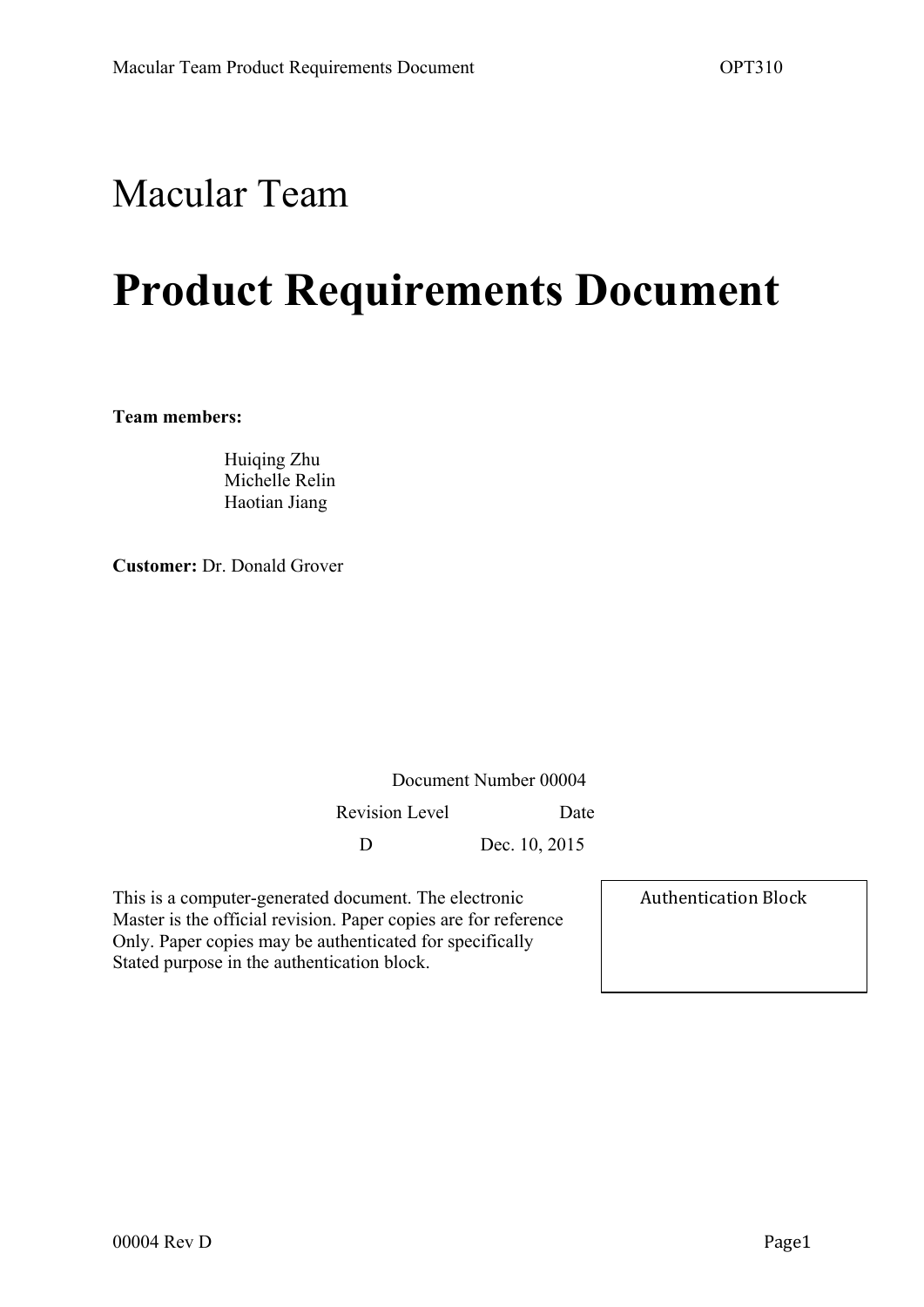# **Revision History**

| Rev           | Description                                                                                                 | Date       | Authorization |
|---------------|-------------------------------------------------------------------------------------------------------------|------------|---------------|
| $\mathbf{A}$  | Initial PRD after first meeting with customer                                                               | 10/30/2015 |               |
| B             | Revision of the first PRD                                                                                   | 11/13/2015 |               |
| $\mathcal{C}$ | Revision of the new method for AMG<br>after the first meeting with faculty advisor                          | 11/30/2015 |               |
| D             | Correction things from last PRD review<br>Adding components and budget. Update<br>Spring semester schedule. | 12/20/2015 |               |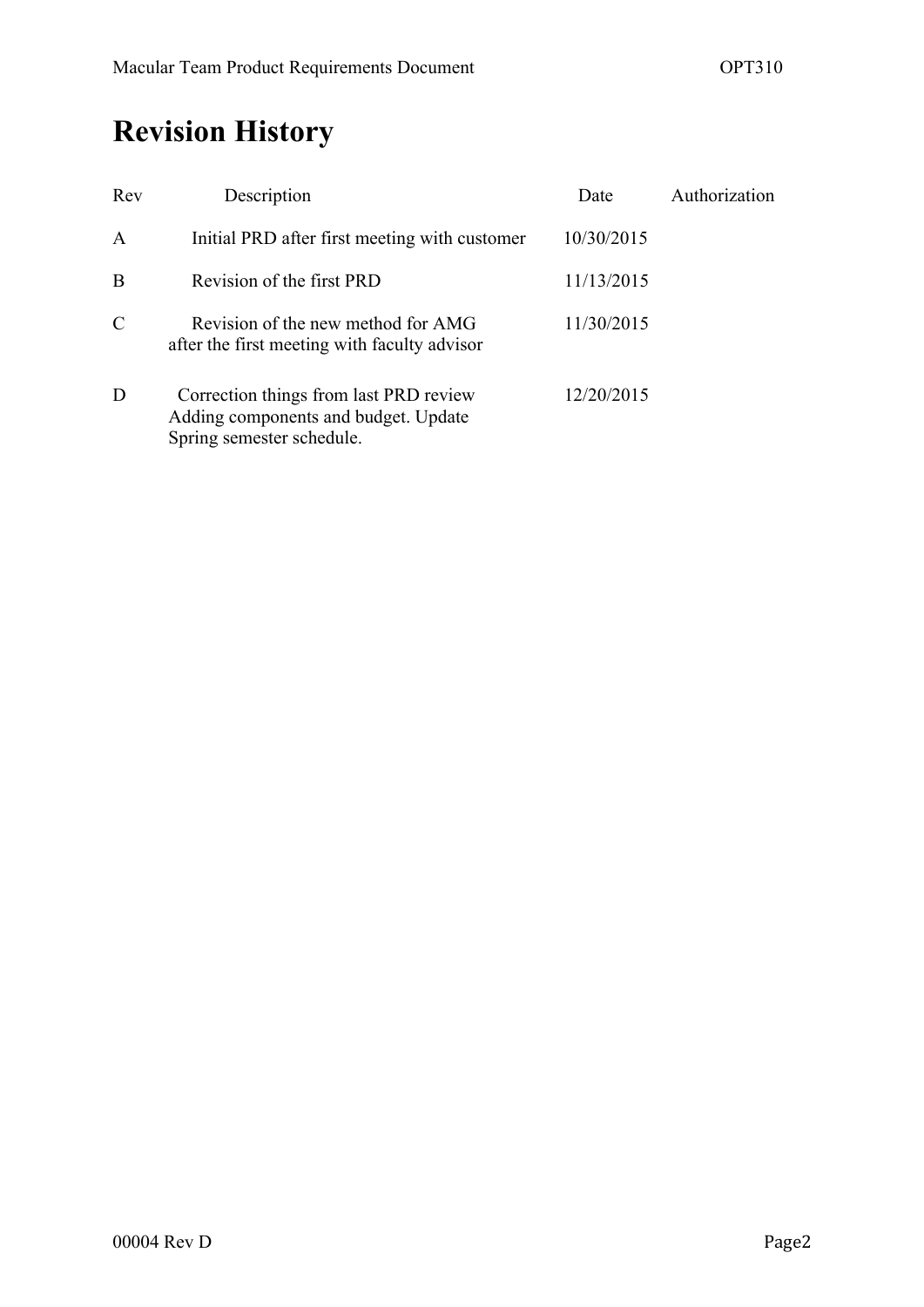# **Contents**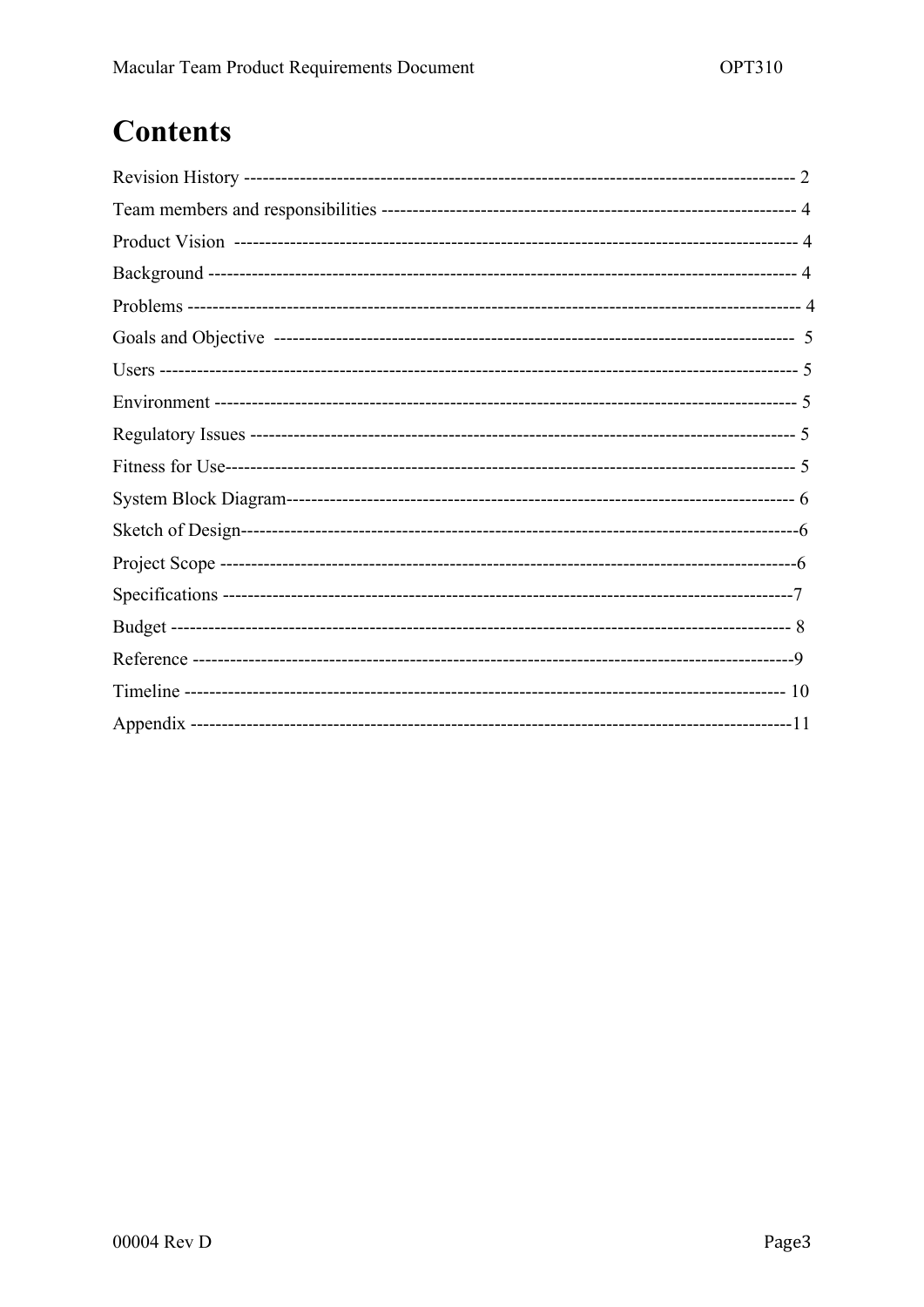*The glasses are a designed only to be used by patients with age-related macular degeneration or people who want to saw magnify images in front of their eyes. As such its design inputs were derived from our interactions with our faculty advisor Geunyoung Yoon, retina specialist Dr. Mina Chung, and our customer Dr. Donald Grover.* 

### **1.1 Team Member Responsibilities**

#### **1.2**

Huiqing Zhu is the team coordinator, and she is responsible for the document handling. Michelle Relin is the customer liason, and she is responsible for the communication with the customer and advisors. Haotian Jiang is scribe, and he is responsible for taking notes after each meeting. As a team, we all responsible for the optical design of the device, mechanical design to put components together, and test our device at the end.

#### **1.2 Product Vision**

Our goal is to create a device that enables people to see better who have limited vision. Essentially, we are looking to magnify the images and decrease the effect of the black spot in the images.

#### **1.3 Background**

Age-related degeneration (AMD) is gradual, progressive, painless deterioration of the macula, the small sensitive area in the center of retina provides clear central vision. It is an eye disease that slowly destroys the macula, the central part of the retina. This eliminates a large part of your central vision and causes those who are affected by this to be handicapped. It won't cause you to be completely blind, because you still have your peripheral vision but it inhibits day-to-day activities. This disease is the leading cause of vision loss for people who are 60 and older in the United States. The "blind spot" AKA the area you cannot see does get larger over time as the disease becomes more severe. The area you cannot see does increase and moves farther outward toward the peripheral. Most times, it will never cause complete blindness though.

#### **1.4 Problems**

#### Wet Macular Degeneration

In Wet, the choroid (a part of the eye containing blood vessels that nourish the retina) begins to sprout abnormal new blood vessels that develop into a cluster under the macula. The abnormal blood vessels tend to break and leak fluid under macula, casing it to life up and pull away from its base. This damages the fragile photoreceptor cells (sense and receive light), resulting in a rapid and severe loss of central vision.

#### Dry Macular Degeneration

It affects approximately 80-90% of individuals with AMD. The cause is unknown, it tends to progress more slowly than wet type. Small white or yellowish deposits form on the retina causing it to degenerate over time. Typically, when drusen first form, they do not cause vision loss. However, they are a risk factor for progressing to vision loss.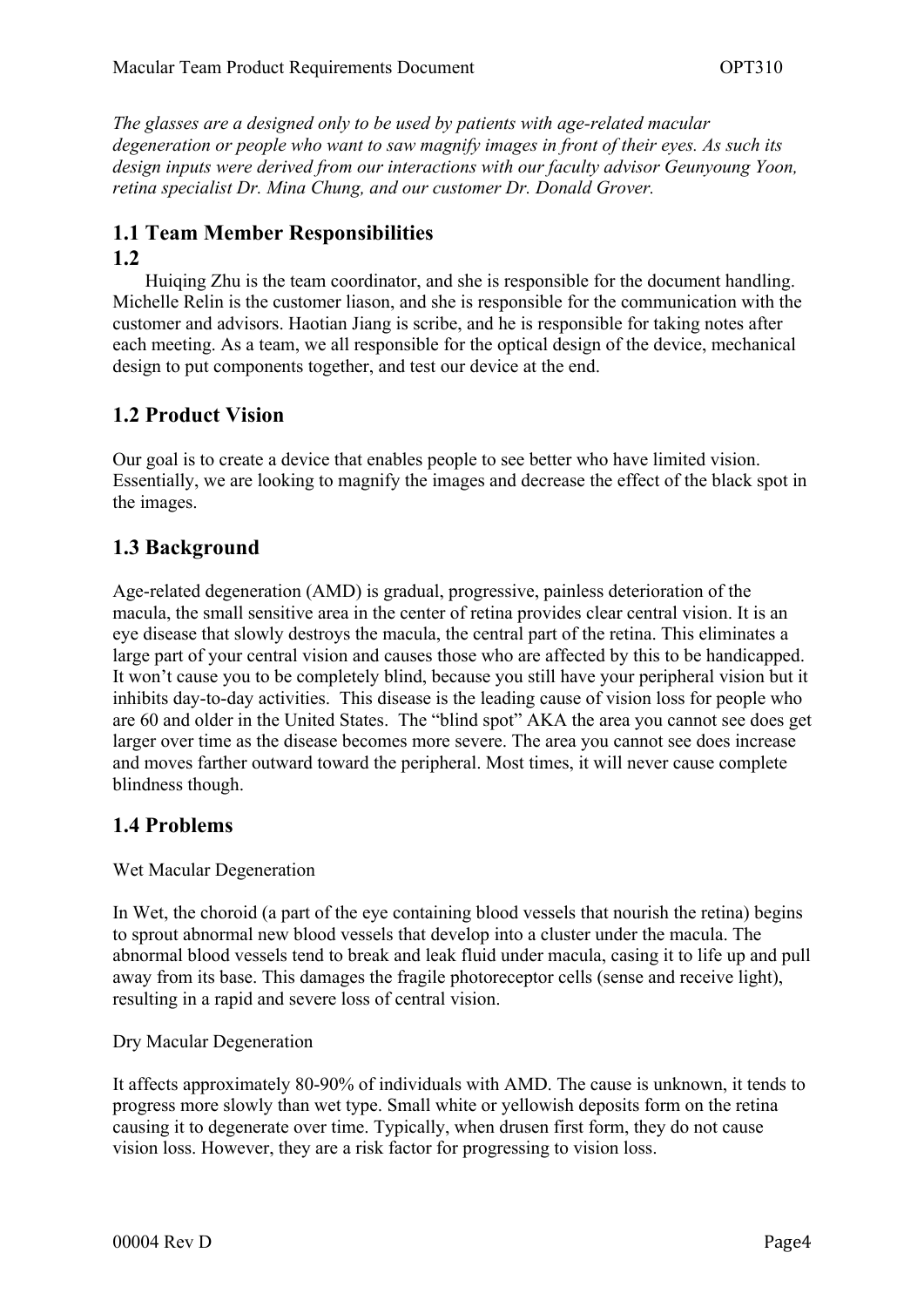People with central vision loss must use peripheral vision for visual tasks. However, the performance for almost all spatial tasks is worse in the normal periphery than in the normal fovea.

#### **1.5 Goals and Objectives**

We need to figure out how to magnify the images taken by the camera and to make the magnification adjustable for all stages of the disease and to fit all individual cases of AMD.

#### **2.1 Users**

People have limited visions. Especially, people with central vision loss due to the age-related degeneration. We are targeting for people with version measurement from 20100 to 20200. [Appendix 1]

People who want to see magnify images; for example, the military people who want to targeting objects in front of them.

#### **2.2 Environment**

As a wearable instrument, it needs to operate in the following environment:

#### **Temperature**

 $0 - 35$  °C

Note the environment factors have not been tested

During normal operation, the maintenance such as cleaning the glass surface is required nearly every day. A microfiber optical cleaning cloth and glasses lens cleaning spray may needed for clean up.

A case is needed to store the spectacle lens when it's not in use. It will operate with replaceable batteries.

#### **2.3 Regulatory Issues**

- Might not be classified as exempted Class 1 medical devices
- Security. This device can take a photograph of a classified document with the tap of a finger.

#### **2.4 Fitness for use**

The product will be a glasses that has

- Camera
- Display
- Beam splitter to redirect light from display to the eyes.
- The virtual image will be displayed in front of the eyes
- The system be attached to the frame of a pair of glasses
- The system be battery powered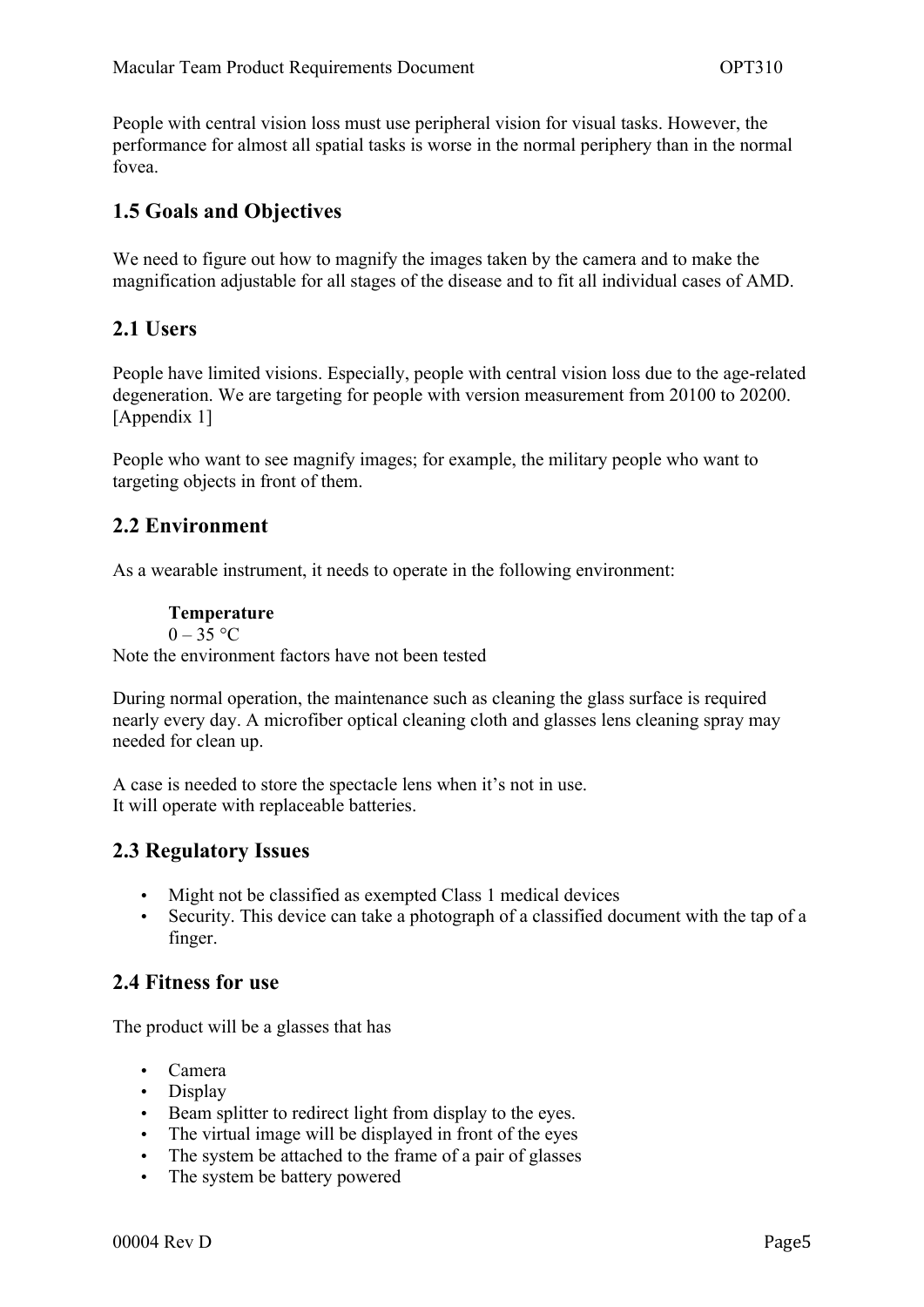- The system will enlarge the camera images by around 5 fives bigger.
- The system will have a bigger field of view compare to Google glass, which covers the full retina of your right eyes.

It is desirable that the product has

• The camera has zoom (accounts for different MD situations)

#### **2.5 System Block Diagram**



**Figure 1:** Block diagram of deliverable mechanical and optical system. Refer appendix for details of the optics schematic of the polarized beam splitters and prism.

#### **2.6 Sketch of Design**



Figure 2: This is the sketch of our designed glass. It's similar to Google glass, however, our design only magnifies the camera image. Comparison and details of Google glass see Appendix.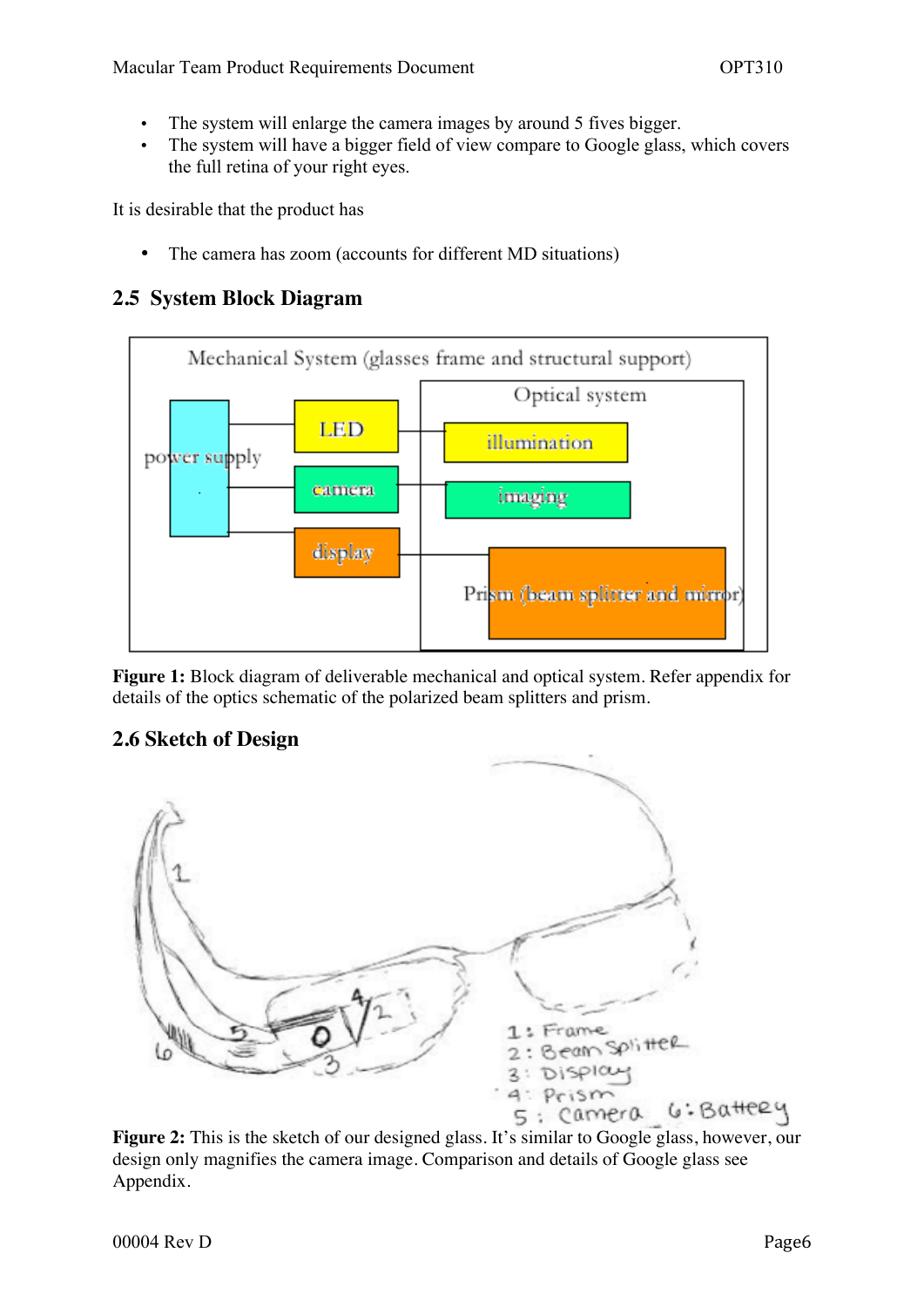#### **2.7. Project Scope**

#### **Deliverables:**

- Optical system design of the glasses: include parts list, specifications, and cost
- Design a mechanism to change the magnification so the customer wearing it can vary the zoom
- Construct the optical system containing a camera, display, and prism with the right specifications
- Prototype: put the above together into one piece and create a pair of glasses that magnifies the part of the vision blocked due to the blind spot caused by the destruction of the macula. (Not Required by the customer)

#### **What We Are Not Responsible For:**

- The Optical Engineering senior design team is not responsible for the framework/sensor of the glasses
- The Optical Engineering senior design team is not responsible for the software implications associated with the glasses

#### **2.8 Specifications**

| <b>Prism Specification [1]</b> |                                          |  |  |  |
|--------------------------------|------------------------------------------|--|--|--|
| Material                       | N-BK7 or Fused Silica                    |  |  |  |
| <b>Size</b>                    | 3mm to 20mm                              |  |  |  |
| <b>Dimensional Tolerances</b>  | $+/- 0.012$ mm to $+/- 0.25$ mm          |  |  |  |
| Clear Aperture size            | Up to 90% of edge dimension              |  |  |  |
| <b>Surface Quality</b>         | Per MIL-PRF-13830 B; ISO 10110           |  |  |  |
| <b>Bevels</b>                  | $0.127$ mm to $0.25$ mm face width       |  |  |  |
| Surface flatness               | $\lambda$ ./20 - $\lambda$ /4            |  |  |  |
| Angles/Deviation               | $\leq$ larc second to $\leq$ arc minutes |  |  |  |
| Coatings                       | broadband anti-reflection                |  |  |  |

| <b>Camera and Display Specification</b> |                             |  |  |
|-----------------------------------------|-----------------------------|--|--|
| Display Native Resolution               | $640x360$ in color sequence |  |  |
| Display size                            | $4.8$ mm x 2.7mm            |  |  |
| Support color sequence                  | RGBRGB, RRGGBB, RRGGBBGG    |  |  |
| Capture Resolution of camera            | 5 megapixel, 2560x1920      |  |  |
| Aperture of camera                      | $f/2$ 2                     |  |  |

| <b>Al-Coated Concave Mirror</b> |                    |  |  |  |
|---------------------------------|--------------------|--|--|--|
| Weight                          | $0.05$ lb          |  |  |  |
| Focal length                    | $9.5$ mm           |  |  |  |
| Center thickness                | 3.0 <sub>mm</sub>  |  |  |  |
| Radius of curvature             | 19.0 <sub>mm</sub> |  |  |  |
| UV-enhanced Aluminum Coating    | 250-450nm          |  |  |  |
| Substrate                       | $N-BK7$            |  |  |  |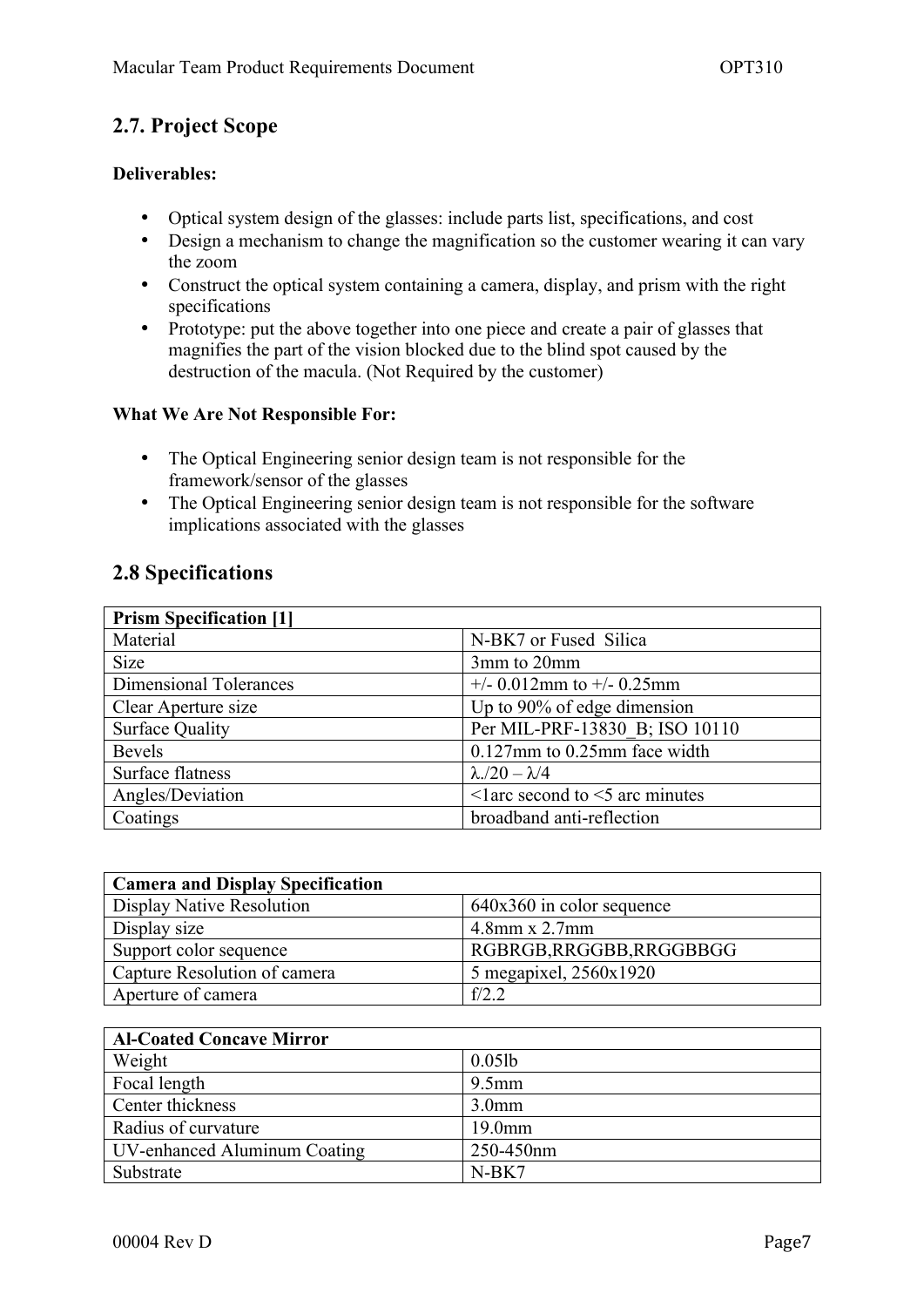| <b>System Specification</b> |                          |  |
|-----------------------------|--------------------------|--|
| weight                      | 150g                     |  |
| Size                        | 140x70x8mm               |  |
| Lifetime                    | 10 years                 |  |
| <b>Battery</b>              | 2600 mAh Lithium polymer |  |
| Cost                        | $\leq$ \$1000 (appendix) |  |

### **2.9 Budget**

| Parts (optics)                     | Qty          | Price               | Vendor                         | <b>PN</b>               |
|------------------------------------|--------------|---------------------|--------------------------------|-------------------------|
| Camera                             | $\mathbf{1}$ | \$140               | Aegis Electronic<br>Group Inc. | (Sony) FCB-MA130        |
| Concave Mirror                     | 1            | \$35.70             | Thorlabs                       | CM127-010-F01           |
| <b>Broadband PBS</b>               | 1            | \$305               | Newport                        | 05FC16PB.3              |
| Unmounted quarter<br>wave plate    | 1            | \$165               | Lambda Research<br>Optics Inc. | WPZM-25.4-<br>12.7CQ-0- |
| Parts (electronics)                |              |                     |                                |                         |
| <b>LCOS</b> Microdisplay           | $\mathbf{1}$ | Quote in<br>process | Holoeye Photonics              | <b>HED 7200</b>         |
| <b>USB Board Interface</b>         | $\mathbf{1}$ | \$190               | Aegis Electronic<br>Group. Inc | <b>FCBMVDEV</b>         |
| Battery power for USB<br>Interface | $\mathbf{1}$ | \$5.99              | Docooler                       | B00DU4F8DM              |
| Parts (other)                      |              |                     |                                |                         |
| Common spectacle<br>frame          | $\mathbf{1}$ | \$12                | Zenni Optical                  |                         |
| Total                              |              | \$853.69            |                                |                         |
| Budget from customer               |              | \$3000              |                                |                         |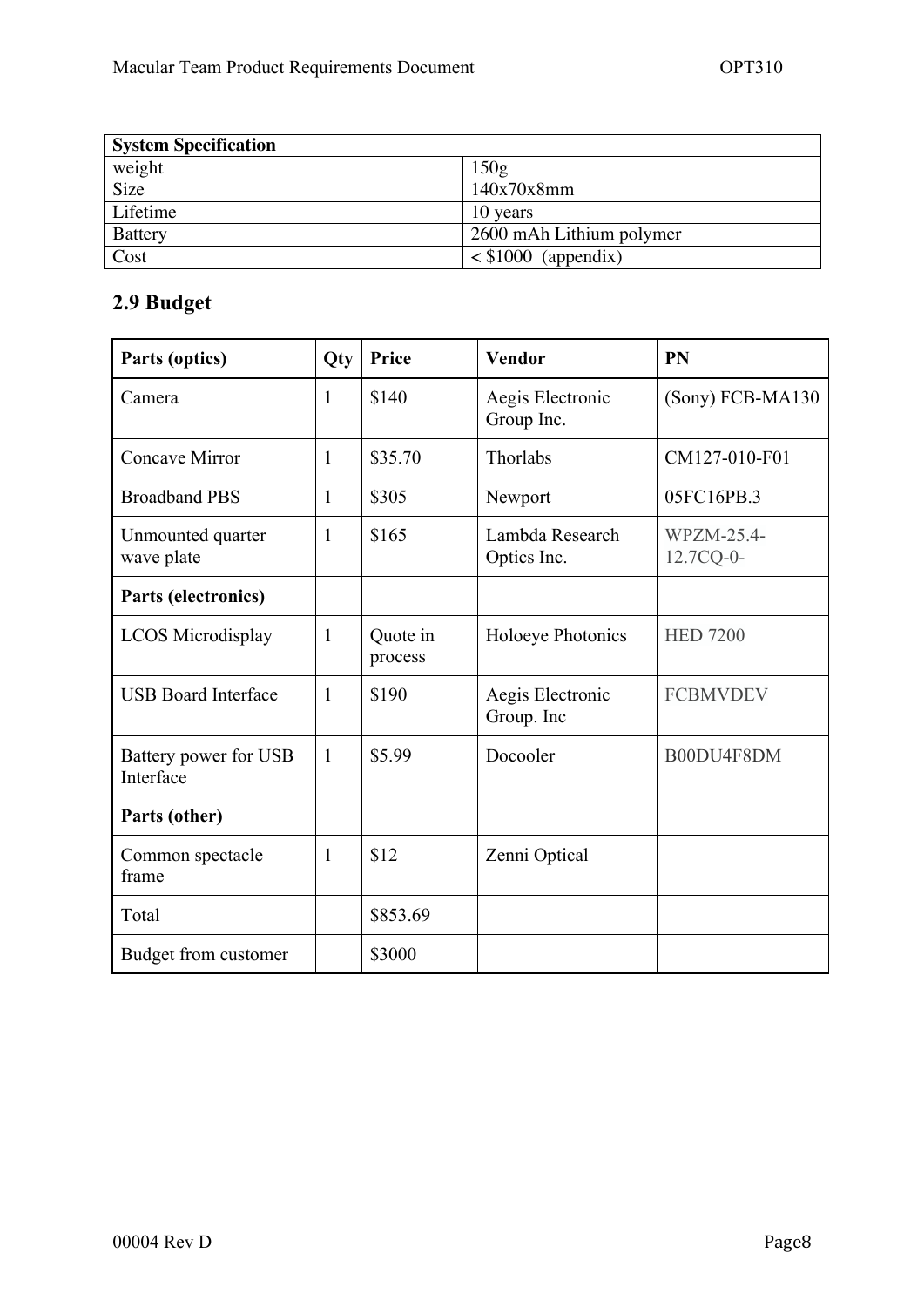#### **Reference:**

- 1. Precision Optics. http://www.precisionoptical.com/corner-cube-prism.php
- 2. Nasdaq, Breaking Google Glass Into Pieces: The Costs of Production and Likely Retail

Price, http://www.nasdaq.com/article/breaking-google-glass-into-pieces-the-costs-of-

production-and-likely-retail-price-cm269835

- 3. Hamxi Display, http://himaxdisplay.com/en/product/HX7309.asp
- 4. An Evaluation of Google Glass, Johan Hager, June 2015.
- 5. http://www.slashgear.com/google-glass-part-2-will-have-dual-eye-displays-24271177/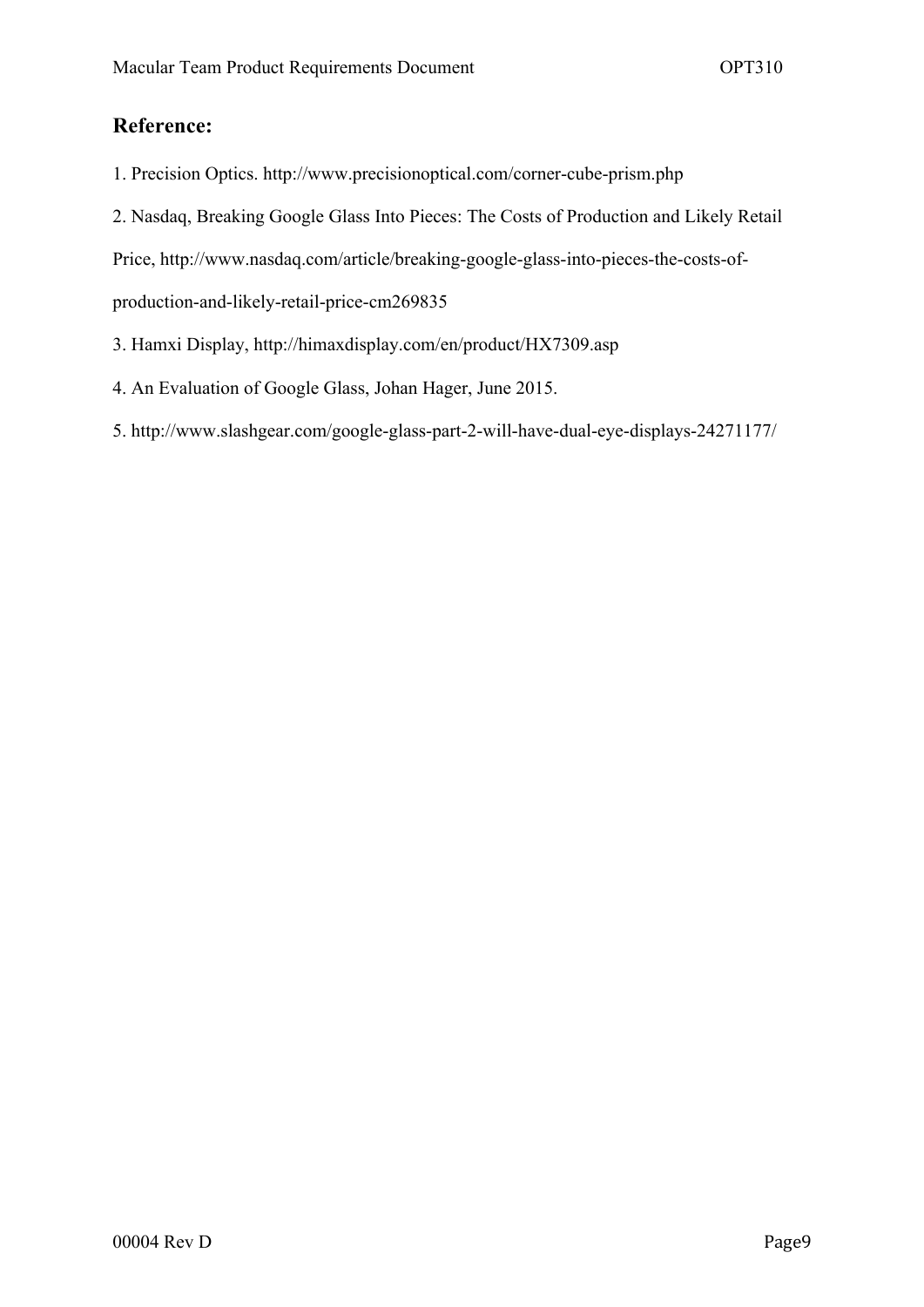# **Timeline**

| <b>Fall Semester Team Schedule</b>   |                                                         |                                               |                                                                                                                                       |  |
|--------------------------------------|---------------------------------------------------------|-----------------------------------------------|---------------------------------------------------------------------------------------------------------------------------------------|--|
| Week 1<br>October<br>$25 - 31$       | Monday:<br>Meeting customer<br>Wednesday: PRD<br>Review | Friday day:<br>Weekly Group<br>Meeting        | PRD version 1.0.<br>Determine the customer requirements<br>Project objectives and come out with ideas<br>about products (two methods) |  |
| Week 2<br>November<br>$1 - 7$        |                                                         | Friday day:<br><b>Weekly Group</b><br>Meeting | Work out the first methods, research for<br>principles and basic concepts behind our<br>methods                                       |  |
| Week 3<br>November<br>$8 - 14$       | Monday:<br>Meeting customer                             | Friday day:<br>Weekly Group<br>Meeting        | PRD version 2.0<br>Determine the final method of the products<br>and start the design and research                                    |  |
| Week 4<br>November<br>$15 - 21$      |                                                         | Friday day:<br>Weekly Group<br>Meeting        | Research and start to design the first part of<br>the product. The imaging system. The glass<br>frame and camera                      |  |
| Week 5<br>November<br>$22 - 28$      | Monday:<br>Meeting customer                             | Friday day:<br>Weekly Group<br>Meeting        | PRD version 3.0<br>Research and design the system                                                                                     |  |
| Week 6<br>November 29<br>-December 5 |                                                         | Friday day:<br><b>Weekly Group</b><br>Meeting | Final design for the system and research on<br>important aspects                                                                      |  |
| Week 7<br>December<br>$6 - 12$       | Monday:<br>Meeting customer                             | Friday day:<br>Weekly Group<br>Meeting        | Final version PRD.<br>Ready to do the fabrication and testing of<br>the system in Spring semester                                     |  |

### **Spring Semester Team Schedule**

| <b>January</b> | Monday and Friday weekly team meeting<br>and with customer | Design the system and ordering parts for<br>the glasses; research of the principles |
|----------------|------------------------------------------------------------|-------------------------------------------------------------------------------------|
| February       | Monday and Friday weekly team meeting<br>and with customer | Keep design and modify our design                                                   |
| March          | Monday and Friday weekly team meeting<br>and with customer | Putting parts together, test and modify the<br>design                               |
| <b>April</b>   | Monday and Friday weekly team meeting<br>and with customer | Put things together and ready to present                                            |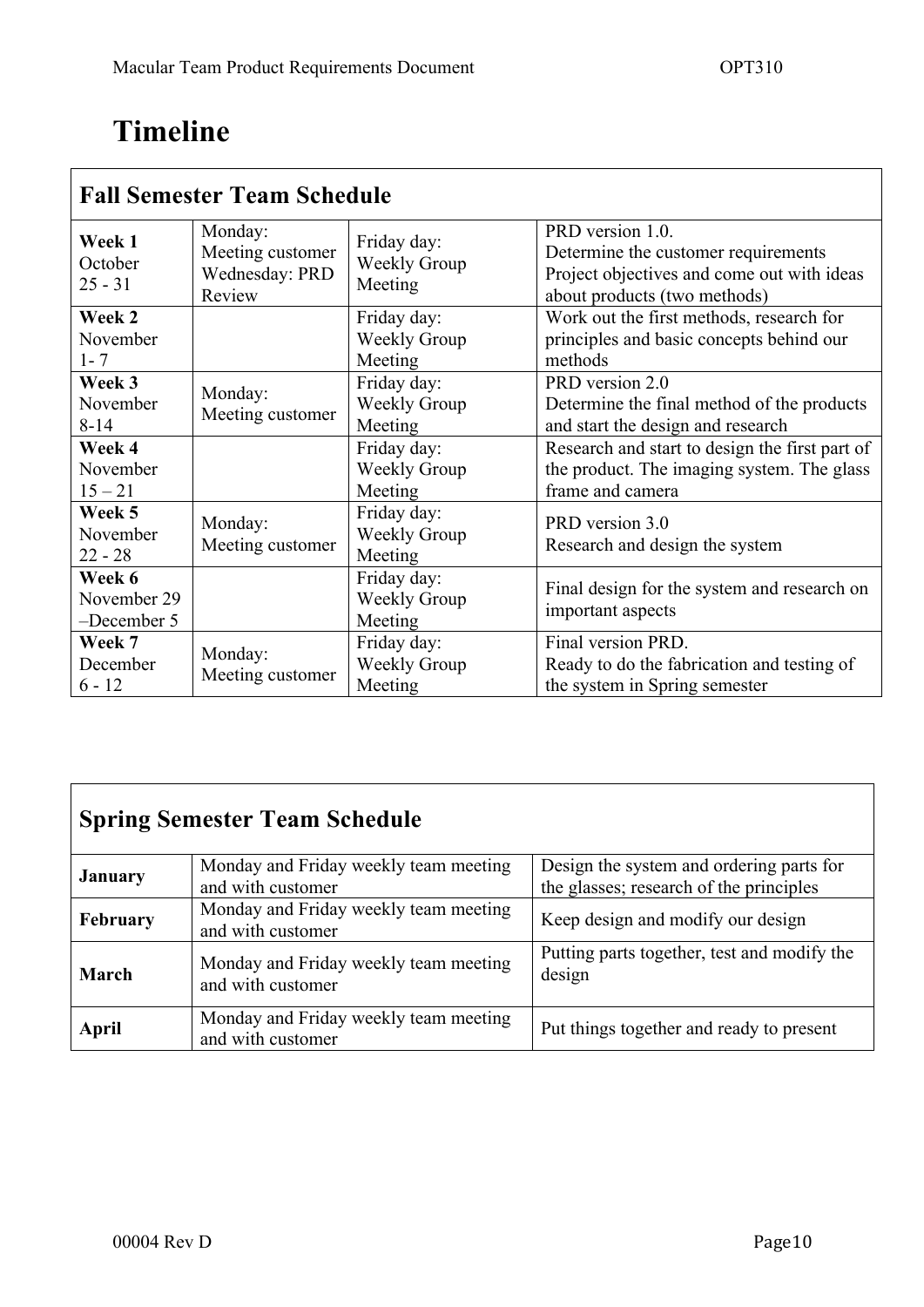### **Appendix:**

**[1]:** Visual acuity is a number that indicates the sharpness or clarity of vision. A visual acuity measurement of 20/70 means that a person with 20/70 vision who is 20 feet from an eyes chart sees what a person with unimpaired (or 20/20) vision can see from 70 feet away. In the United States, the Snellen Eye Chart is a test used by ophthalmologists and optometrists to measure a person's distance visual acuity.

The number 20/20 is the normal vision. The number 20/70 is the vision to pass the driving test. The worst case is 20/400.



### **[2] Google Glass Explorer Optics Schematic**

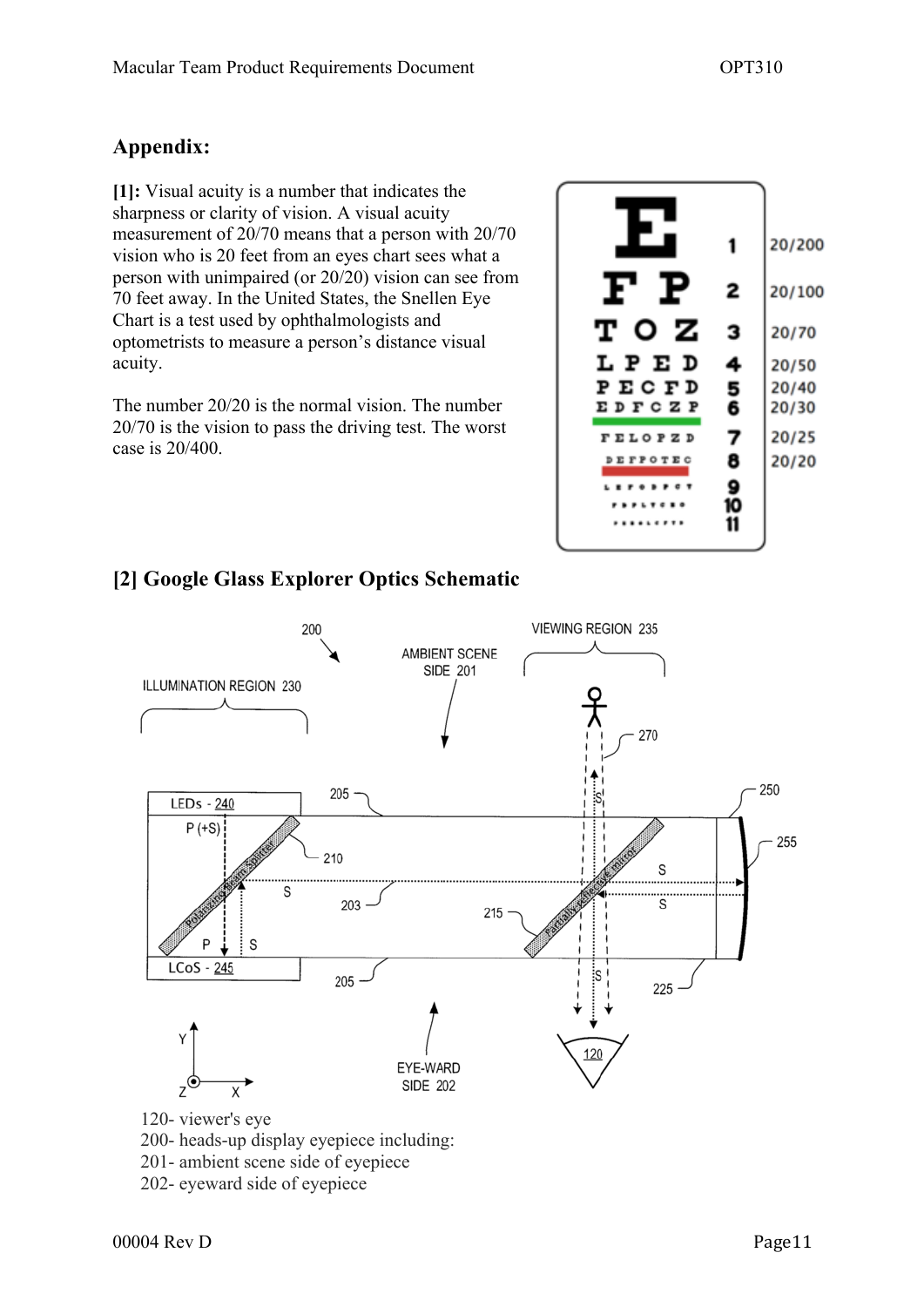- 203- forward light propagation path
- 204- reverse light propagation path
- 205- frame holding components
- 210- in-coupling Polarizing Beam Splitter (PBS)
- 215- out-coupling partially reflecting mirror beam splitter
- 230- illumination region
- 235- viewing region
- 240- illumination assembly including an LED array with red, green, and blue LEDs, Brightness Enhancement Films and a P polarizing film
- 245- Liquid Crystal on Silicon (LCoS) display
- 250- plano-convex collimating lens with astigmatism correction; 81.87mm vertical radius, 83.20mm horizontal radius
- 255- reflector; formed using a reflective coating on lens
- 270 external scene

#### **[3] Google glass sketch (reference 5)**

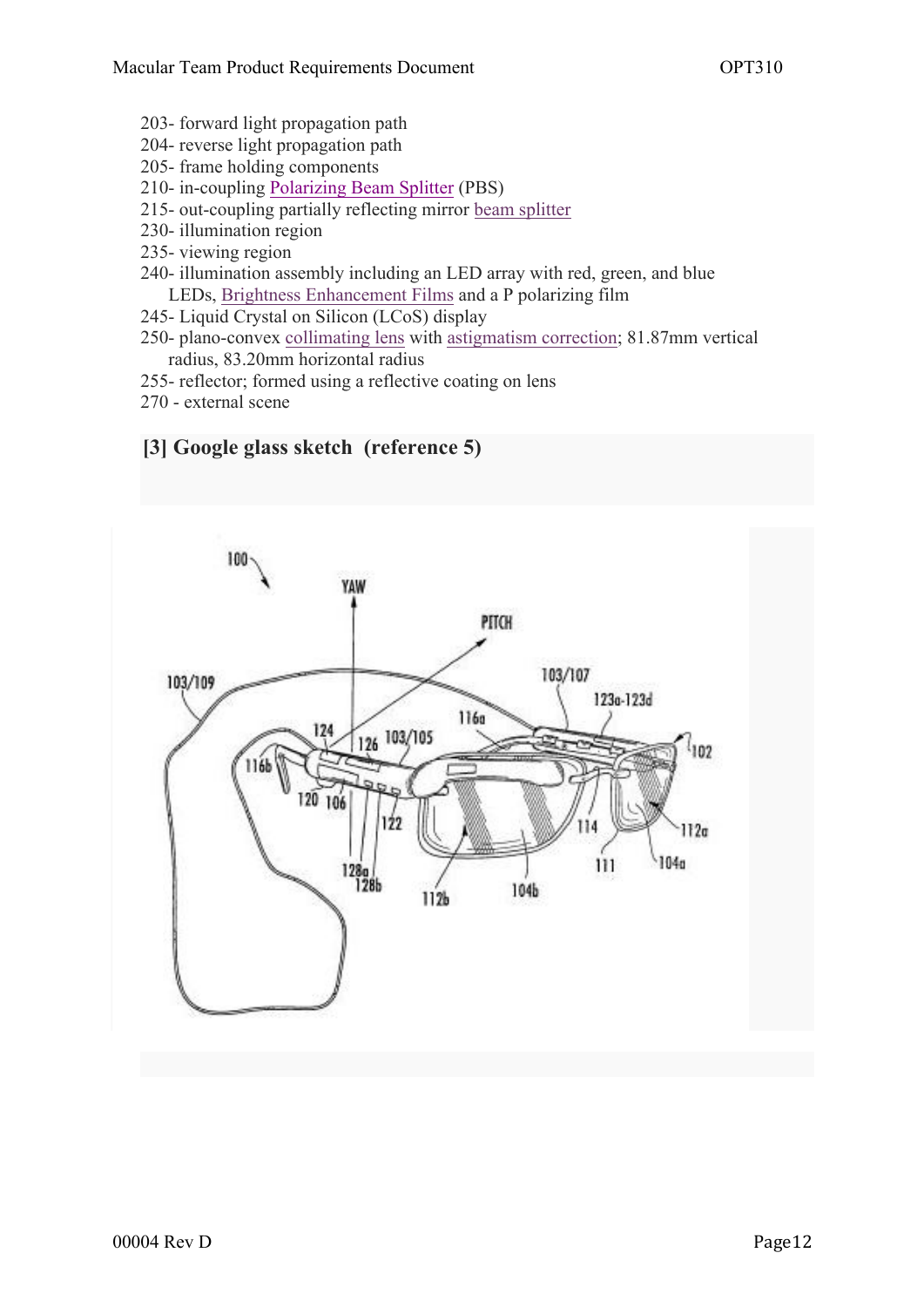

These two drawings illustrate the basic frame and components of Google glass. Details refer

http://pdfaiw.uspto.gov/.aiw?PageNum=0&docid=20130044042&IDKey=E0F0CC34B0 73&HomeUrl=http%3A%2F%2Fappft.uspto.gov%2Fnetacgi%2Fnph-

Parser%3FSect1%3DPTO2%2526Sect2%3DHITOFF%2526u%3D%25252Fnetahtml%2 5252FPTO%25252Fsearch-

adv.html%2526r%3D13%2526p%3D1%2526f%3DG%2526l%3D50%2526d%3DPG01 %2526S1%3D%2820130221.PD.%252520AND%252520Google.AS.%29%2526OS%3 DPD%2F20130221%252BAND%252BAN%2FGoogle%2526RS%3D%28PD%2F20130 221%252BAND%252BAN%2FGoogle%29

The patent for Google glass.

#### **[4] Google Glass: Components:**